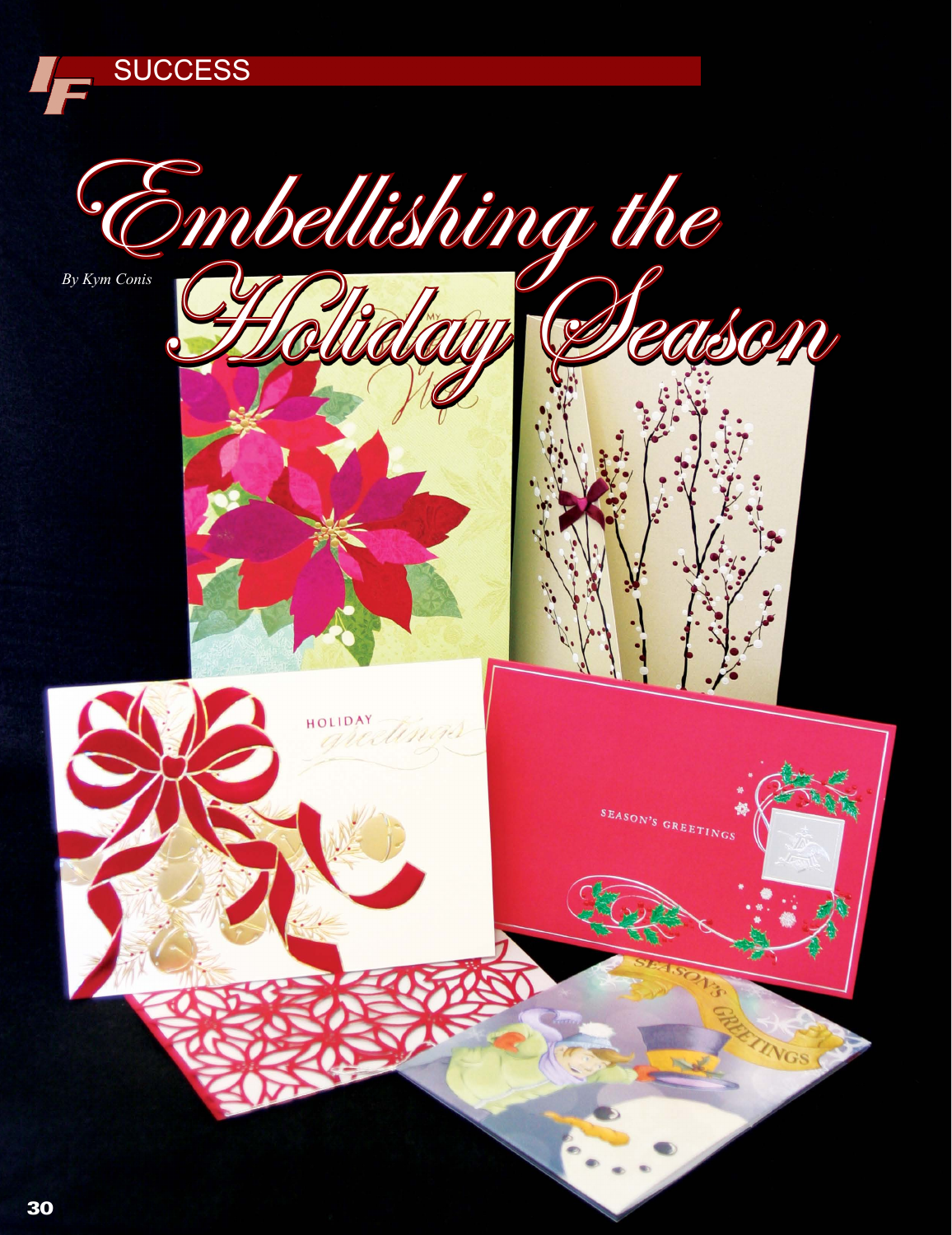In a recent report on Christmas card trends released by the Greeting Card Association (GCA), Christmas remains the number one card-sending holiday in the US, with approximately 1.5 billion cards expected to be purchased th n a recent report on Christmas card trends released by the Greeting Card Association (GCA), Christmas remains  $\Box$  the number one card-sending holiday in the US, with apyear. That figure, which includes boxed and packaged cards, while down slightly from 2010, still reflects the strength of the Christmas card category and the importance of this tradition among American consumers.

According to American Greetings, consumers want Christmas cards with warm, conversational messages that capture the spirit of the season and reflect their personalities and the relationships they are looking to celebrate. They also want to share the latest innovations as a way of enhancing the special feel that their recipient will receive upon experiencing the card they have carefully picked out.

Furthermore, "Research has shown that holiday cards are often given in lieu of gifts by the sender and are saved as keepsakes by the recipient. Therefore, card purchases for the holidays are often driven by the mindset of nurturing a meaningful relationship with the recipient, creating a willingness to spend more on elaborately embellished greeting cards," stated Rich Lund, Fine Impressions sales manager.

As a result, consumers can expect Christmas cards with embellishments such as lights, sound, pop-ups, laser cutting, foil stamping, embossing, diecutting, etc., to be among the top choices of consumers who are looking for value as well as for making their holiday greetings stand apart. The following Christmas cards were all winners in the Foil  $\&$  Specialty Effects Association 2010 Gold Leaf Awards Competition. They are exquisite examples of how foil stamping, refractive stamping and embossing are being utilized to adorn Christmas cards during the holiday season.

## **Bows and Bells Fine Impressions, North Mankato, MN**

Bows and Bells was produced for the corporate holiday card market. Sending the right holiday card portrays a personal commitment to each and every recipient, helping the company build trusting and lasting relationships. The card was a redesign of an existing holiday card, maintaining a traditional base, but was updated with a contemporary touch through the use of holographic foil.

The card was converted on an FSC-certified matte C1S paper produced by Smart Papers. Each of the three combination stamp passes were performed two-up on a Kluge press utilizing brass dies made by Metal Magic. The first foil pass applied an API Foils dull gold metallic foil. The second pass applied an API Foils red metallic foil and the final pass applied an ITW Foils holographic foil.

The three foil applications were all tightly registered to each other. To ensure that Fine Impressions achieved its



high-quality standard, the design files were all verified for the proper size, trapping and sculpting instructions.

According to Lund, the future of the holiday greeting card industry is bright with the integration of new technologies and innovations. Personalization of holiday cards continues to transform through the inclusion of photos and sentiments. "Baby boomers are now aged 50 and older so the learned behavior and tradition of sending greeting cards will become even more important in their late adulthood," said Lund. "Younger generations find electronic or hi-tech greeting cards fun and spontaneous and have discovered that social networking creates a culture of relationships building the market for the exchange of cards." Lund concludes that the biggest challenge facing manufacturers is enhancing cards with special techniques, intricate designs and new technologies in a cost-effective way while offsetting rising postal costs.

*Fine Impressions is a manufacturer serving the graphic arts market. The company provides print, finishing, envelope manufacturing and napkin manufacturing services to organizations that either lack the equipment or capacity to produce their own products. Integrating a commitment to craftsmanship using time-tested paper converting techniques melded with lean, efficient processes, Fine Impressions provides services from creative to production to a complete turnkey finished goods solution.*

## **Anheuser-Busch Season's Greetings Scarab Printing Arts, St. Charles, MO**

The Anheuser-Busch holiday card was designed to send to upper executives within the company, wholesalers, customers and federal, local and state government officials. The design stage took the longest as it had to pass through several hands for approval. Initially, the artwork had to be reworked to remove some of the detail in the holly to better accommodate the foil stamping/embossing process. Thought also was put into the dies as to whether Scarab would combination stamp

 $\blacktriangleright$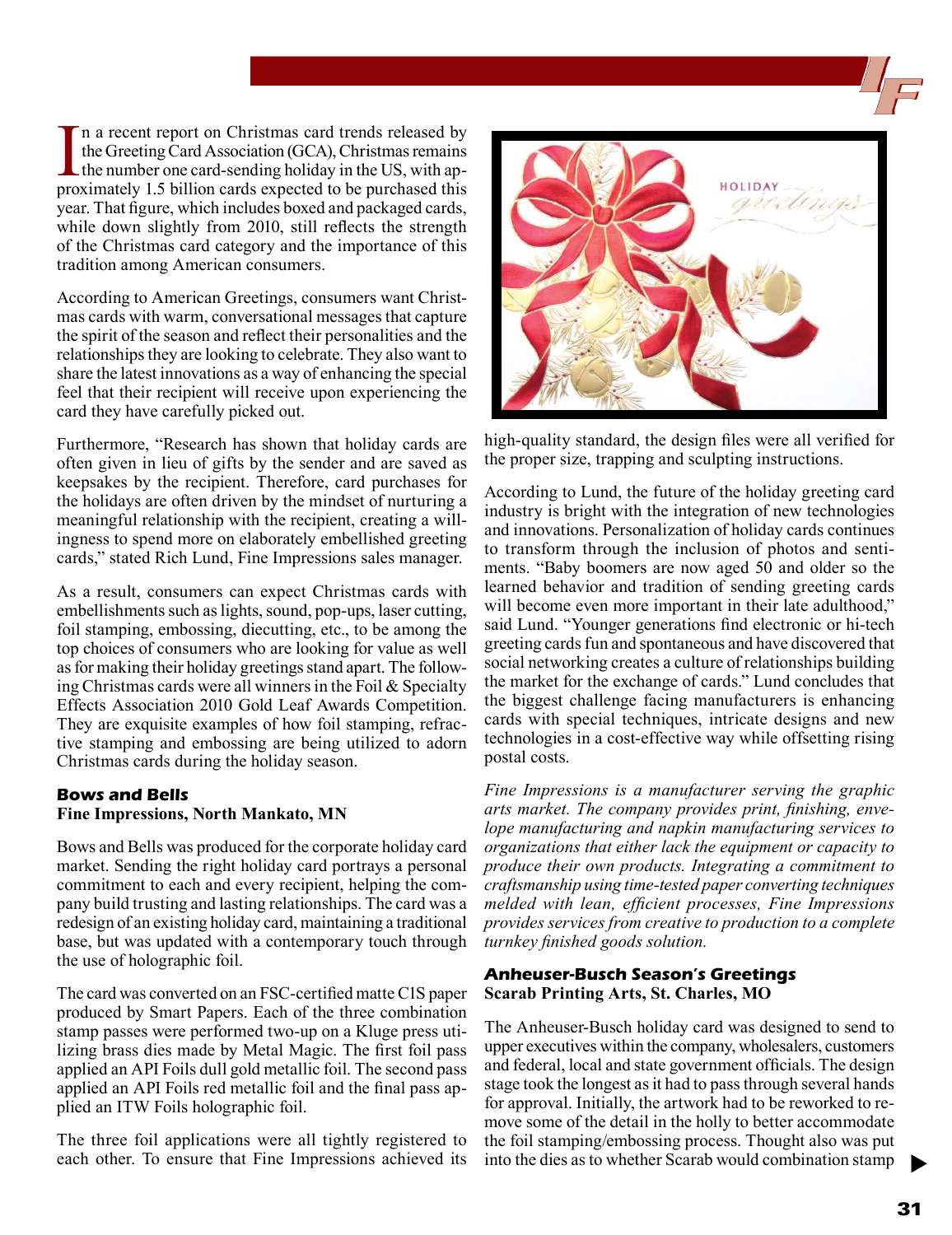Success *<sup>31</sup>*



the three foil passes or stamp and register emboss. Due to extremely tight registration, it was decided to go the route of combination stamping/embossing.

The card was printed on a 5C Heidelberg GTO, one-up, in a work and back format on 100# Cougar smooth white cover. The first pass of printing on the inside of the card included 4C process plus PMS 877 silver (the silver ink prints the A and Eagle logo and the name titles under the signatures). The second pass of litho on the front of the card included 4C process plus spot gloss varnish. According to Scarab Printing Arts President Greg Greenwald, "The varnish was solely for the protection of the red ink on the front to prevent cutter and folding offset and to assist in the foil stamping process."

For the foil stamping and embossing work, all three passes were combination stamped and embossed, first with metallic silver, then metallic green followed by metallic red. All foil was supplied by Infinity Foils and combination dies by Metal Magic. "We foil stamped/embossed the card on a Kluge EHE and a Kluge EHD," said Greenwald. "We set up and ran two presses at one time to make certain the register was spot-on and to facilitate production time."

The biggest challenge in producing the card was the combination of fine line, delicate stamping of the snowflakes with the solid silver block in which the Anheuser-Busch logo is housed. Scarab successfully stamped the intricate snowflakes with no fill in while achieving excellent coverage on the solid silver block.

"Much of the work we did editing the files was done to avoid pitfalls, so in the end, the customer would have a happy foil experience," said Greenwald. "The Anheuser-Busch graphics department who designed the card was very happy with the results, as the card exceeded their expectations."

*In business since 1976, Scarab Printing Arts is a family business that produces fine color printing, digital color printing, foil stamping, embossing, diecutting and folding/gluing for the Business-to-Business market.*

## **For My Beautiful Wife Hallmark Cards, Inc., Lawrence, KS**

In the same report referenced earlier by the GCA, Hallmark Cards reports that this year's Christmas card imagery will revolve around four different themes:

• A Winter Garden – Soft, reflective illustration or photography inform this trend, while the use of real materials enhances its richness. Whites contrast with rich, deep greens and the occasional flash of cardinal or berry.

• Candlelight and Pine – Surfaces, materials and textures play an important role in this stylistic direction, especially when they tell a story of contrast. For color, the lush greens of nature complement an amber flicker of light.

 $\blacktriangleright$